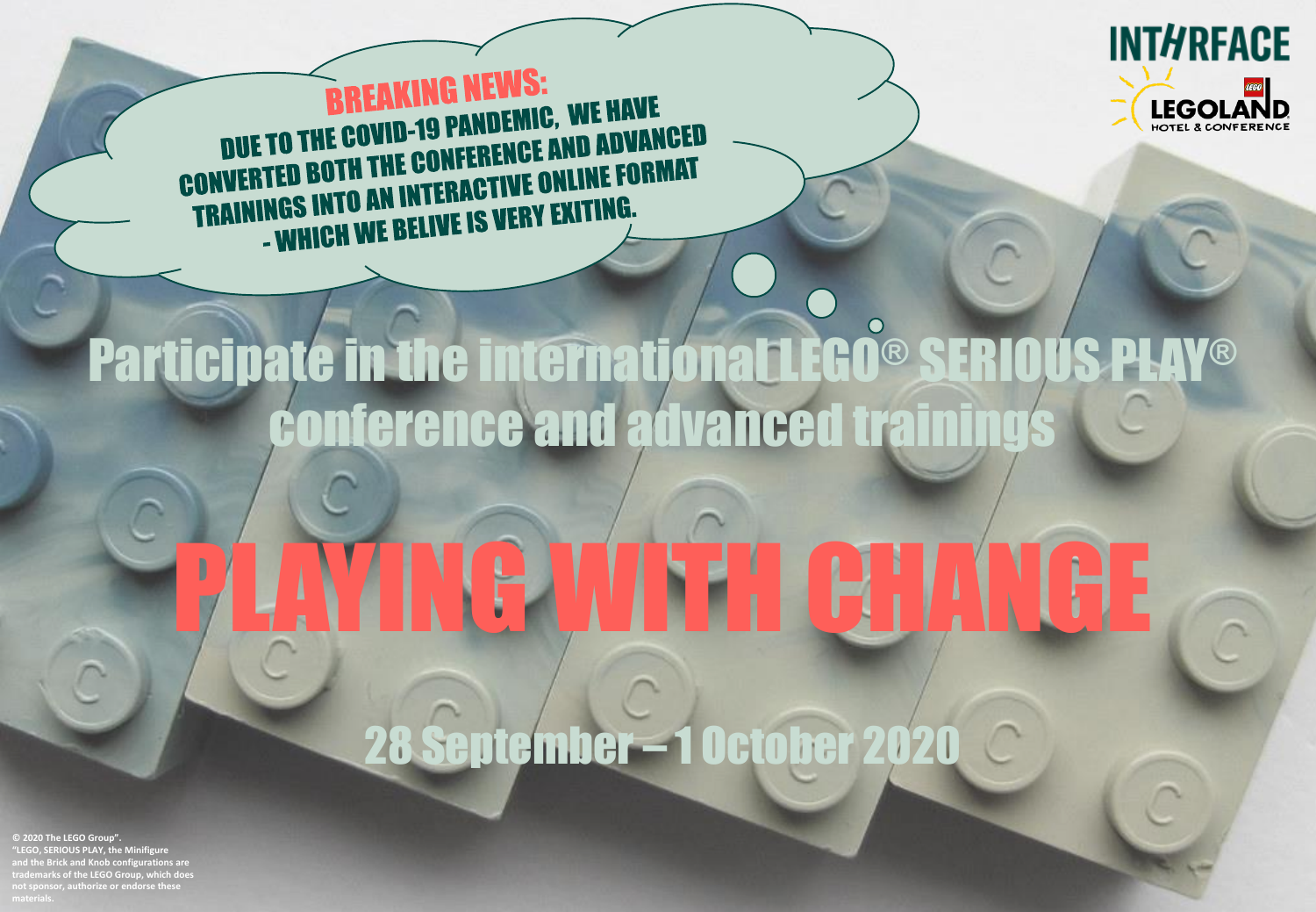# Welcome to the 2020 program

*On behalf of Inthrface, Hotel LEGOLAND® and the growing community of facilitators who benefit from this method, I am proud to chair the 4th international LEGO® SERIOUS PLAY® conference – this time online.*

*The program is packed with inspiration, insights and skill-building as well as networking opportunities to help you create even more value from this unique method and the growing community of experienced practitioners.*

#### *A new innovative way – an online hybrid format*

*We combine the interaction and co-creation from F2F activities with online tools – and hence creating a virtual development space.*

**Dr. Johan Roos Conference Chair Co-inventor and coauthor of the original LEGO® SERIOUS PLAY® method in 1999.**







**INTHRFACE** 

Imagination Lab Foundation has supported the keynote speakers' contribution to the conference.

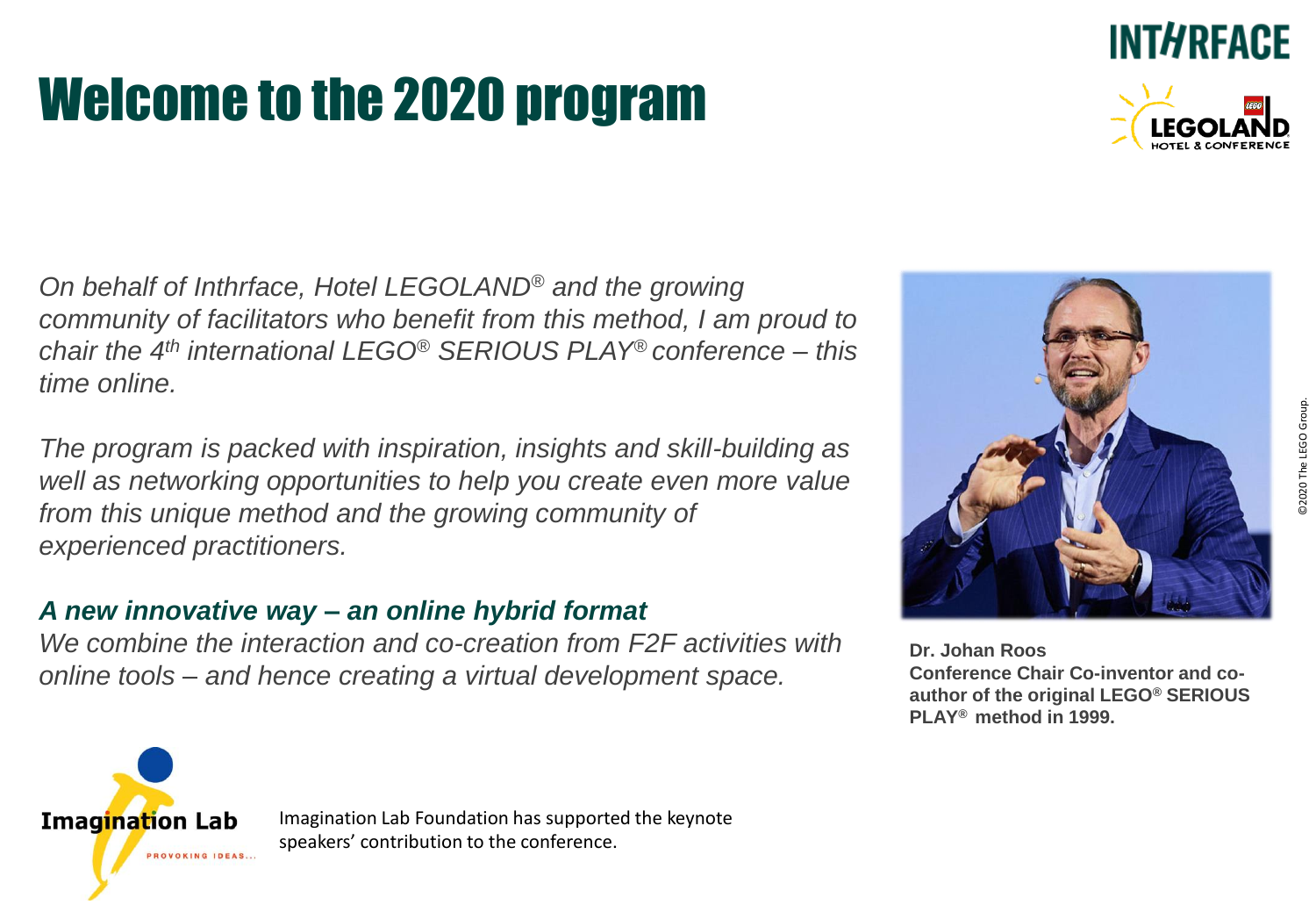### **INTHRFACE**

# Conference program – day 1

#### **29 September 2020**

| $08.30 - 09.00$ (CET): | <b>Online check-in to conference</b>                                                                                                |
|------------------------|-------------------------------------------------------------------------------------------------------------------------------------|
| $09.00 - 09.30$ (CET): | <b>Setting the stage</b><br>Johan Roos & Micael Buckle                                                                              |
| $09.30 - 11.00$ (CET): | Overcoming psychological barriers to change<br>Samineh Shahem                                                                       |
| $11.00 - 12.00$ (CET): | Using LEGO <sup>®</sup> SERIOUS PLAY <sup>®</sup> to overcome barriers to change<br>Micael Buckle & Samineh Shahem                  |
| $12.00 - 13.00$ (CET): | Lunch & online networking<br>All                                                                                                    |
| $13.00 - 16.00$ (CET): | Changing the bigger picture: New LEGO <sup>®</sup> SERIOUS PLAY <sup>®</sup> application for larger groups.<br><b>Micael Buckle</b> |
| $16.00 - 16.45$ (CET): | What's up with LEGO <sup>®</sup> SERIOUS PLAY <sup>®</sup> ?<br><b>Johan Roos</b>                                                   |
| $16.45 - 17.00$ (CET): | <b>Closure of day 1</b><br>Johan Roos & Micael Buckle                                                                               |

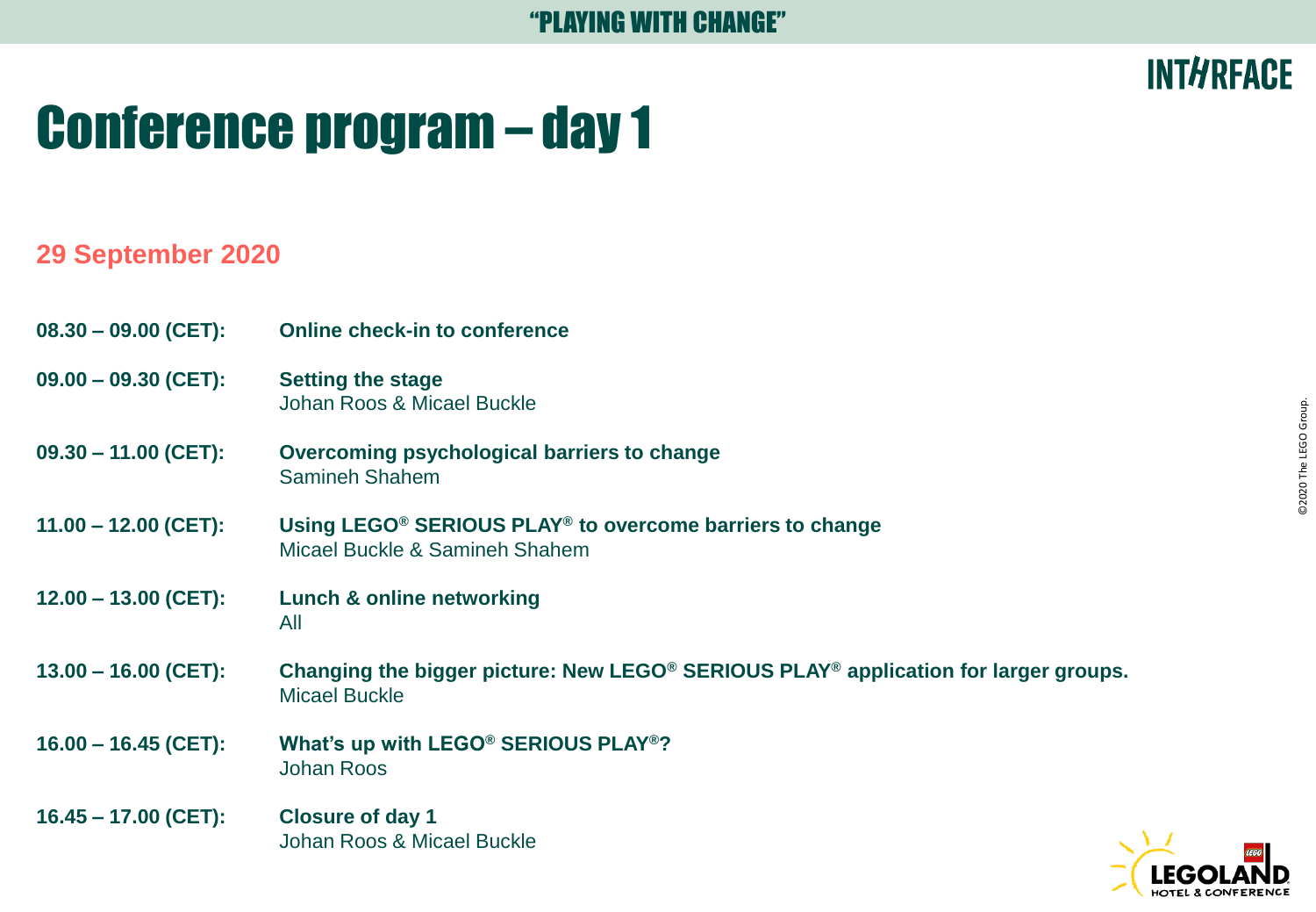# Conference program – day 2

#### **30 September 2020**

- **08.30 – 09.00 (CET): Online check-in to day 2**
- **09.00 – 09.45 (CET): Practicing LEGO® SERIOUS PLAY® with confidence** Micael Buckle & experienced participants
- **09.45 – 11.15 (CET): Designing to connect with clients** Deepa Prahalad
- **11.15 – 13.45 (CET): Succeeding with LEGO® SERIOUS PLAY® in education, consulting, or corporations** Experienced participants in three parallel streams Working lunch
- **13.45 – 14.15 (CET): What's up in LEGO***®* **Group?** TBD
- **14.15 – 15.00 (CET): Playing with change – recap, exercise and next steps** Johan Roos & Micael Buckle



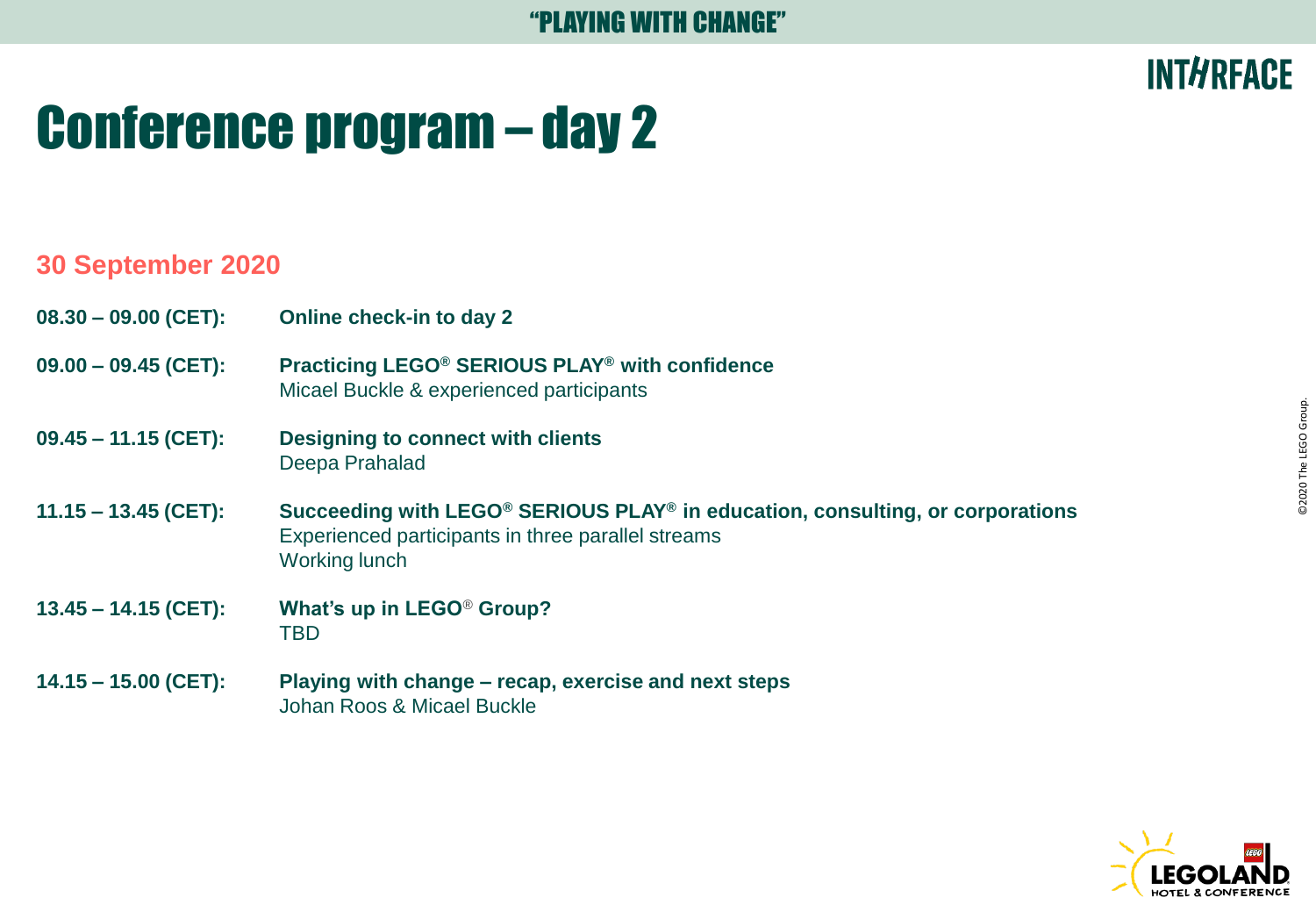## Key speakers at the conference

#### **Dr. Samineh Shaheem**

#### **Overcoming psychological barriers to change**

Before we can improve or overcome anything, we need to understand it first. Resistance to change is no different, manifesting itself in several ways and to varying degrees. This can range from inertia and disengagement to absolute defiance. While those indicators may change across people and contexts, commonalities regarding the root causes of resistance have been identified through numerous studies, building on relevant existing literature. These contextual and psychological barriers that come into play when confronted with change, often act as unnecessary intruders that have the potential to hinder performance, progression and adaptability, obstructing effective collaboration. Knowing, anticipating and planning around these variables allows us to challenge and more importantly, to conquer them in order to prevent far reaching transitional complications, to achieve a more objective perspective as well as greater productivity.

Samineh is a learning and development senior corporate consultant and professor of Psychology & Leadership, with a successful track record in the design, development and delivery of culturally relevant, innovative courses and training programs across four continents. Since 2017, she has been the Dean of the London Master Programs campus of Hult International Business School where LSP is routinely incorporated into practical exercises and learning activities to breath life and relevancy to skill-building.



This Talk Will Chang Your Life

**Director – Hult International Business School London.**



### **INTHREACE**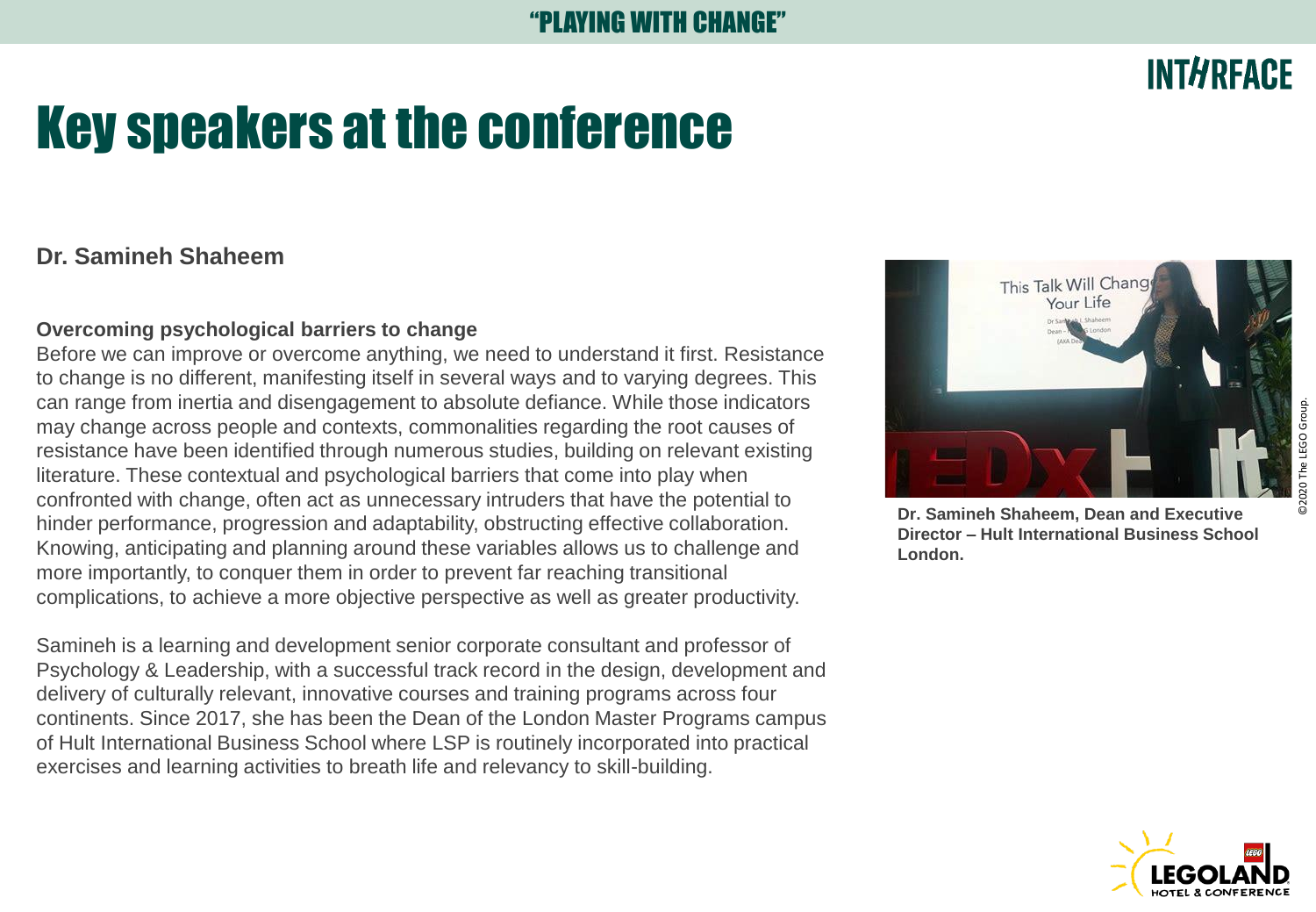# Key speakers at the conference

#### **Deepa Prahalad**

#### **Designing to Connect**

This session will share a simple, intuitive way to map competitors, consumer aspirations and emerging opportunities on the same map – creating a "one page" strategy that can be easily understood at all levels in the organization and easily adapted as new information is discovered. Translating emotional drivers into design requirements blunts resistance to change and allows teams to collaborate more freely and effectively. The session will cover the following topics:

- How and why design drives value and builds community
- Mapping of products and personas to identify new opportunities
- The importance of design and narrative in creating change
- Understanding the emotional connection different consumer groups are seeking
- Understanding examples from global brands and nonprofits in designing and sustaining connection

Deepa is a design strategist and works with corporates, startups and nonprofits. She is co-author of Predictable Magic, which was selected by Fast Company as one of the "Best Design Books of the Year". The EMPOWER framework laid out in the book is taught in leading business and design schools via a Harvard Business School case study on the methodology. She helps clients identify and clear a unique market positioning, design language and ways to reinforce their messaging. Deepa is a certified stakeholder-centered coach and mentors leading social entrepreneurs. She serves on several nonprofit advisory boards and writes frequently for strategy & business, Harvard Business Review, and other publications. She is a B.A. in Political Science and Economics from the University of Michigan and a MBA from the Tuck School of Business.



**Deepa Prahalad, author, speaker and innovation/design strategy consultant.**



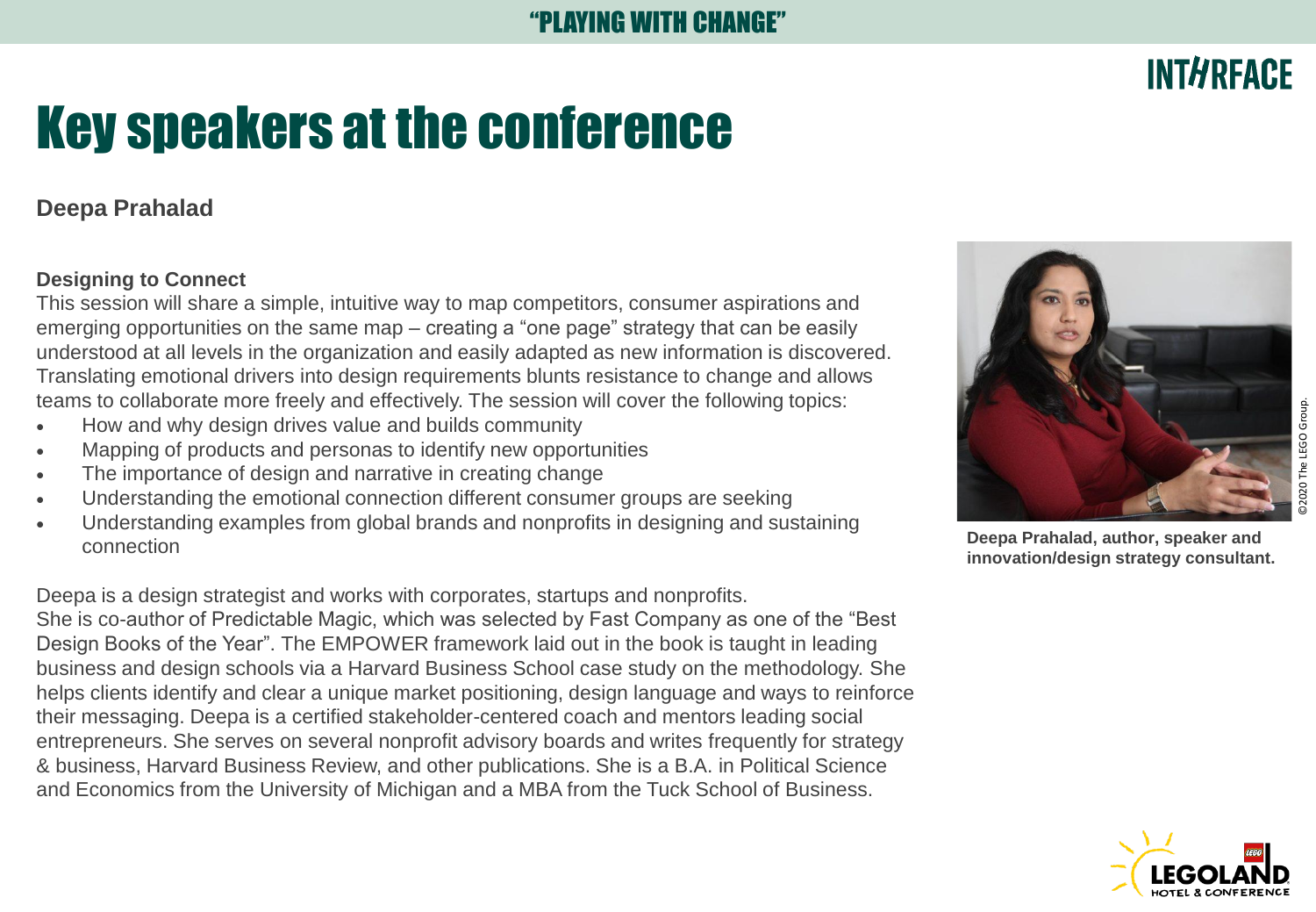# Key speakers at the conference

#### **Micael Buckle**

Micael is the CEO of Inthrface. He is a very experienced senior consultant and Chief Executive Trainer in the LEGO® SERIOUS PLAY® methodology. When time allows, he contributes as an Adjunct Professor to academic executive education programs for companies.

#### **Inthrface**

A consulting firm focusing on helping clients managing organizational change. Its clients include multinational corporations, medium sized private companies and public organizations.

An early pioneer of the LEGO® SERIOUS PLAY® method and has successfully used this method online and face-to-face in more than 1.500 trainings and workshops in hundreds of organizations world-wide.

Its substantial training program for LEGO® SERIOUS PLAY® facilitators has uniquely been quality controlled and endorsed by Professor Johan Roos, co-inventor and co-author of the original LEGO® SERIOUS PLAY® method.







©2020 The LEGO Group.

D2020 The LEGO Group.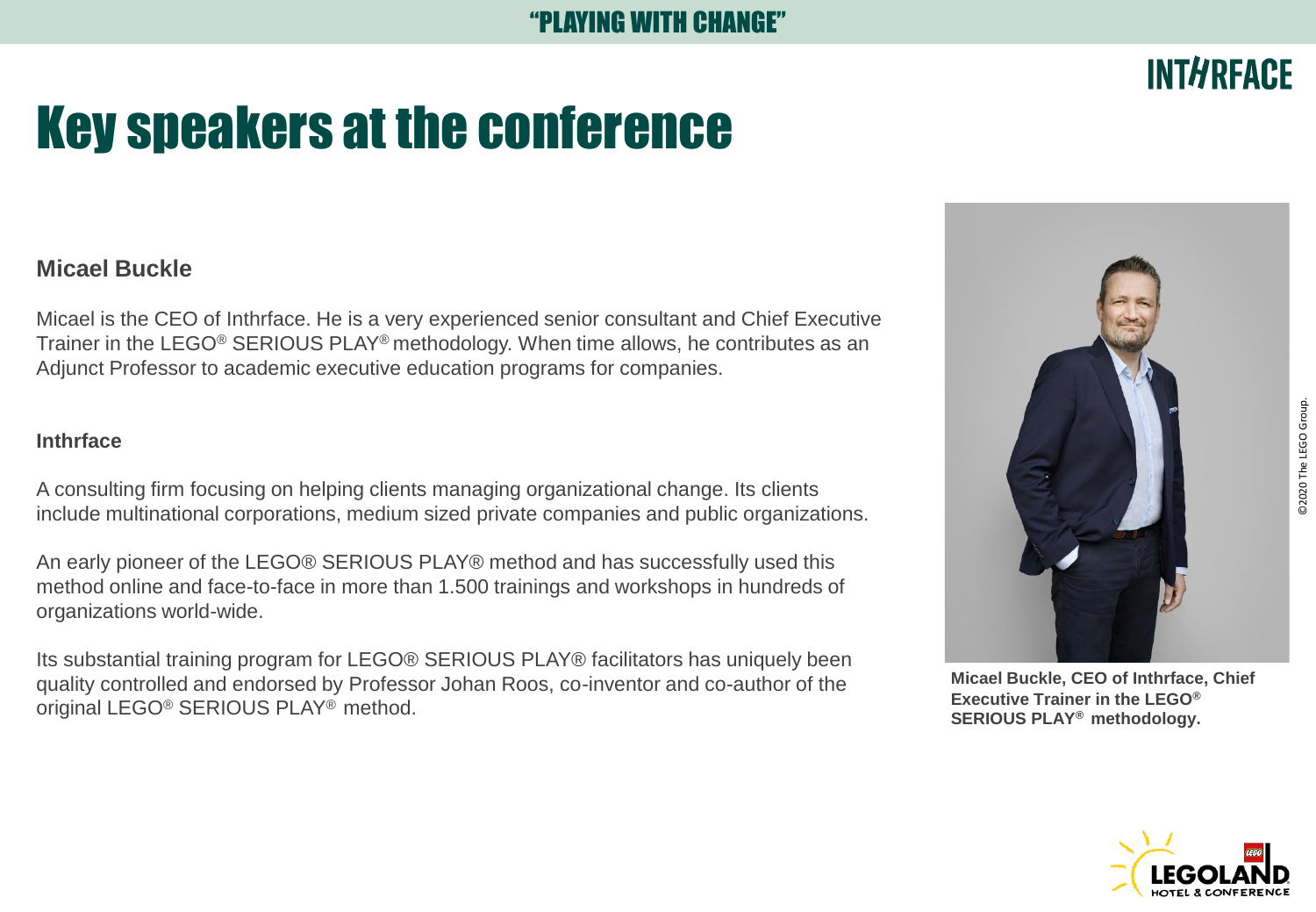



# Welcome to the 2020 Advanced Online Trainings

#### **A new innovative way – online hybrid training**

In these trainings we combine the interaction and co-creation from F2F trainings with online tools – and hence creating a virtual training space. You will also get instructions and training on how to use this format in your future facilitation.

**All the concepts you learn can be used both F2F and online.**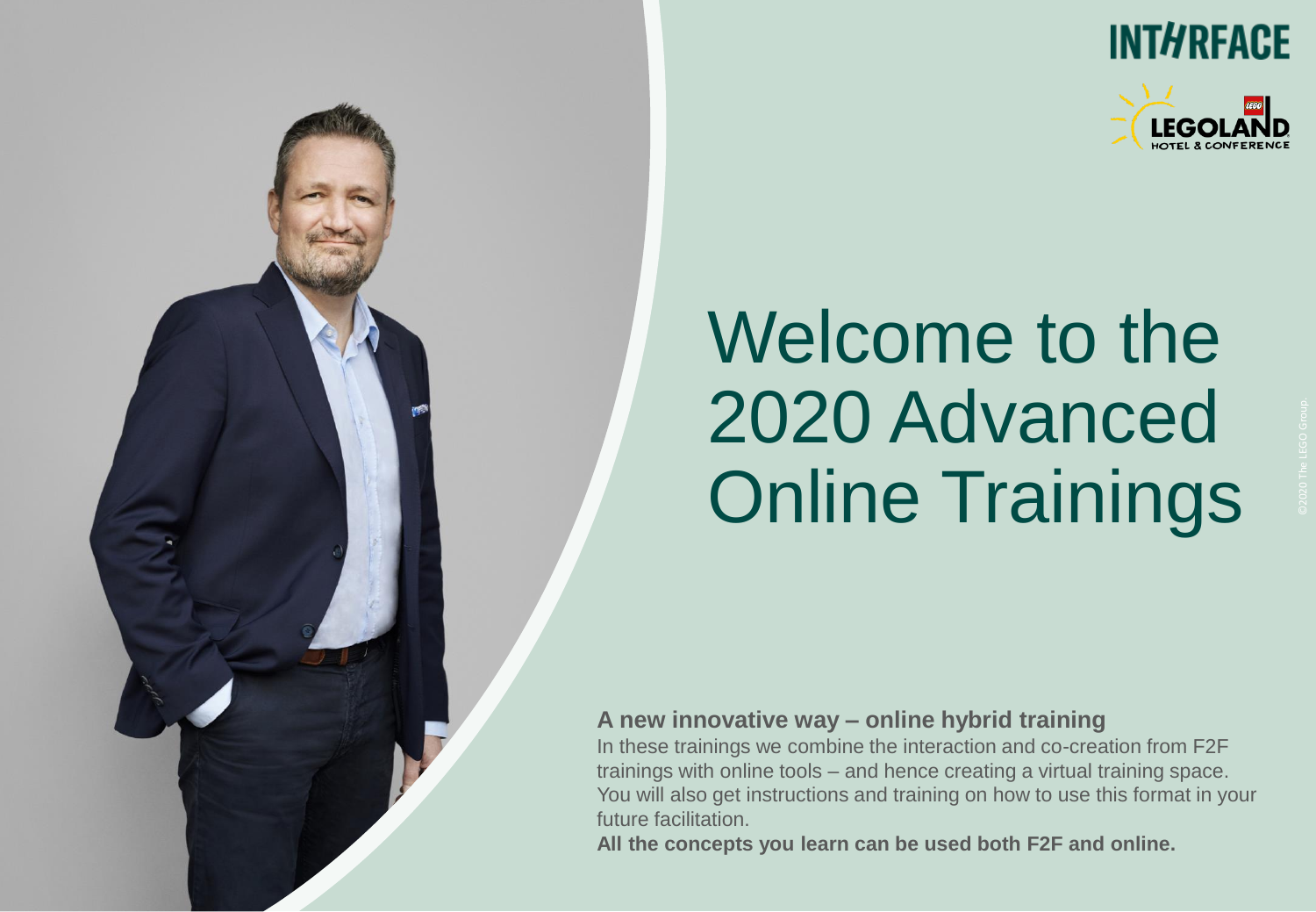### LEGO® SERIOUS PLAY® methodology Real Time Change® - Crisis ADVANCED TRAINING 1

#### **Striking the right balances**

Crises stress test the fabrics of leaders and organizations. Framing the problem and making sound decisions quickly are vital for effective crisis management. **Real Time Change**® **– Crisis** helps people do both in imaginative, effective, and responsible ways.

#### **Learn about how your team think about the crises and agree on how to deal with it**

Crises come in great variety, but they all have to be dealt with constructively by capable people. Managers often struggle to make sense of the consequences of crises and agree on priorities. This gets more challenging when they have to deal with difficult dilemmas about money, culture, and reputation.

**Real Time Change**® **- Crisis** helps map the dominant crisis logic, construct crisis influencers, visualize cause and effects, identify crisis hot spots, explore and strike the right balances to effectively, efficiently, and responsibly deal with the crisis.

#### **Real Time Change**® **- Crisis is applied imagination, not detailed planning**

This is a process to quickly but deeply understand the dynamics of a particular crisis and agree on how to best deal with it.

**The process can both be used F2F and online.**

**Real Time Change**® **- Crisis** works by combining evidence-based theories and best practices about crisis management with the LEGO® SERIOUS PLAY® method.

#### **What is to be gained:**

- Rapidly understanding the essence of the crisis at hand.
- A set of new skills building exercises focusing on change and crises readiness.
- Greater capability and confidence to facilitate workshops in and about crises.

**Facilitators:** Micael Buckle Johan Roos

#### **Time:**

Monday 28 September 2020 09.00 – 18.00 (CET)

**Where:** 

**Online** 

#### **Materials:**

Will be shipped directly to you prior to the workshop or you supply them yourself.

#### **Contact:**

- Micael Buckle: mb@inthrface.com
- Cecilie Reinholt Petersen: crp@inthrface.com



#### **KEY REFERENCES**

- Boin, A., t'Hart, P. Stern, E. and B. Sundelius, B., 2005, *The Politics of Crisis Management,* Cambridge University Press
- Oliver, D., and J. Roos, 2000, *Striking a Balance,* McGraw-Hill
- Prahalad, C.K. and R.A. Bettis, 1986, 'The dominant logic', *Strategic Management Journal*, 7(6): 485-501

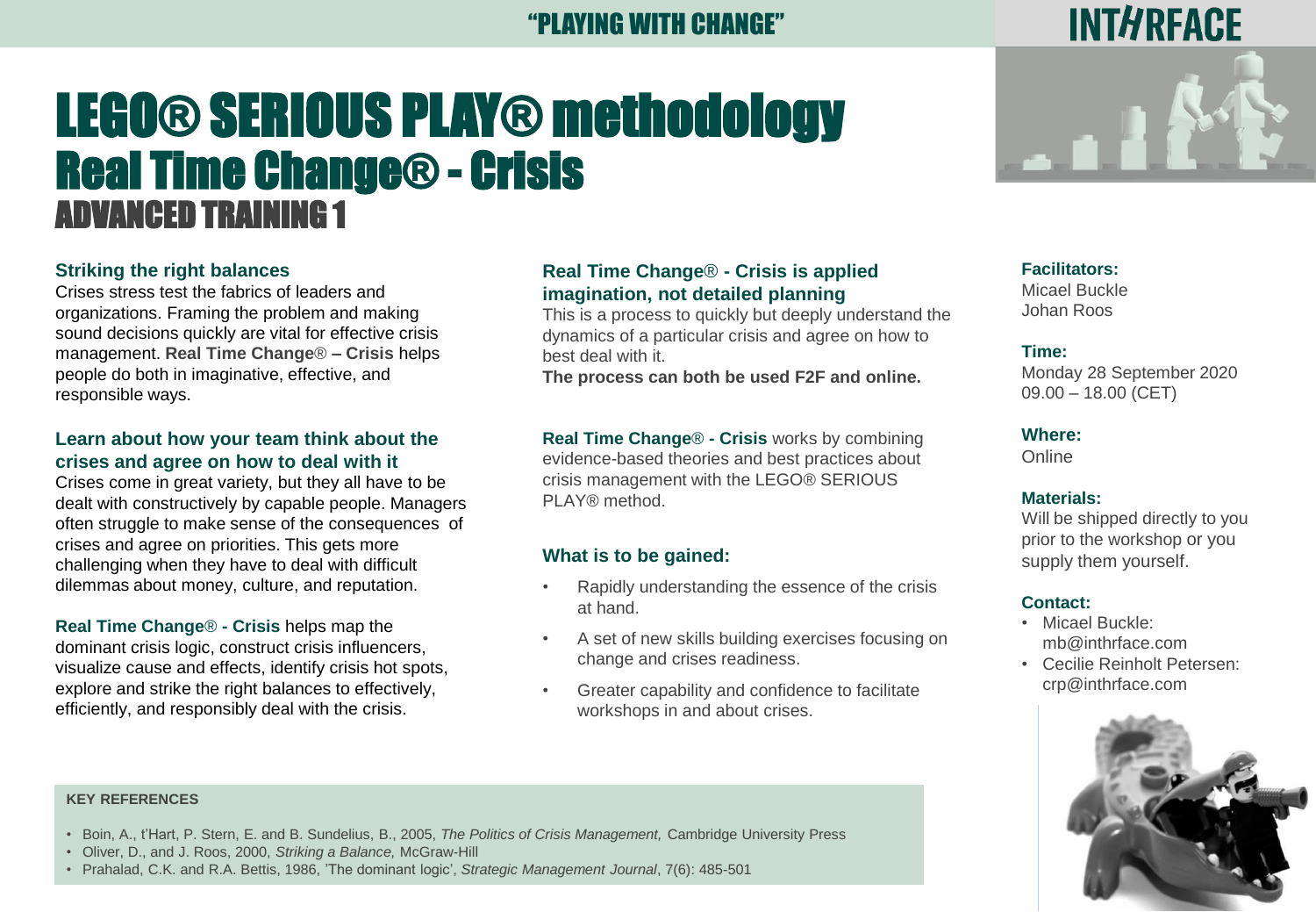#### YING WITH CHANGE"

### LEGO® SERIOUS PLAY® methodology Real Time Change® - Readiness ADVANCED ONLINE TRAINING 2



#### **Readiness for change**

**Real Time Change**® **- Readiness** is an effective, evidence-based process to increase the success for driving change in groups, or organizations. The process is applying the principles of the LEGO® SERIOUS PLAY® method on insights from the global 2018-2020 research project led by Professor Johan Roos. The training is designed to help trained LSP facilitators build the necessary technical and facilitation skills needed to increase participants *readiness for change*.

#### **You will learn to facilitate object-mediated conversations about the complex drivers of peoples' readiness to implement change, and associated group dynamics:**

- When it is unclear how psychologically and behaviourally prepared organizational members are to initiate and/or implement change.
- When organizational members' shared resolve to implement a change is mixed.
- When their shared belief in their collective capability to implement a change is uncertain.

#### **Real Time Change**® **- Readiness is about preparedness, not change planning**

This is a process to deeply understand the human change dynamics and how to constructively deal with it to increase readiness for change, before change initiatives are rolled out.

#### **The process can both be used F2F and online.**

**Real Time Change**® **- Readiness** works by combining evidence-based theories about readiness for change with the LEGO® SERIOUS PLAY® method.

#### **What is to be gained from this process:**

- A deeper understanding of what drives individuals' readiness for change.
- A set of new skills building exercises focusing on change readiness.
- Greater capability and confidence to facilitate workshops focused on preparing people for change initiatives.

#### **Facilitator:** Micael Buckle

#### **Time:**

Thursday 1 October 2020  $09.00 - 17.30$  (CET)

#### **Where:**

**Online** 

#### **Materials:**

Will be shipped directly to you prior to the workshop or you supply them yourself.

#### **Contact:**

- Micael Buckle: mb@inthrface.com
- Cecilie Reinholt Petersen: crp@inthrface.com

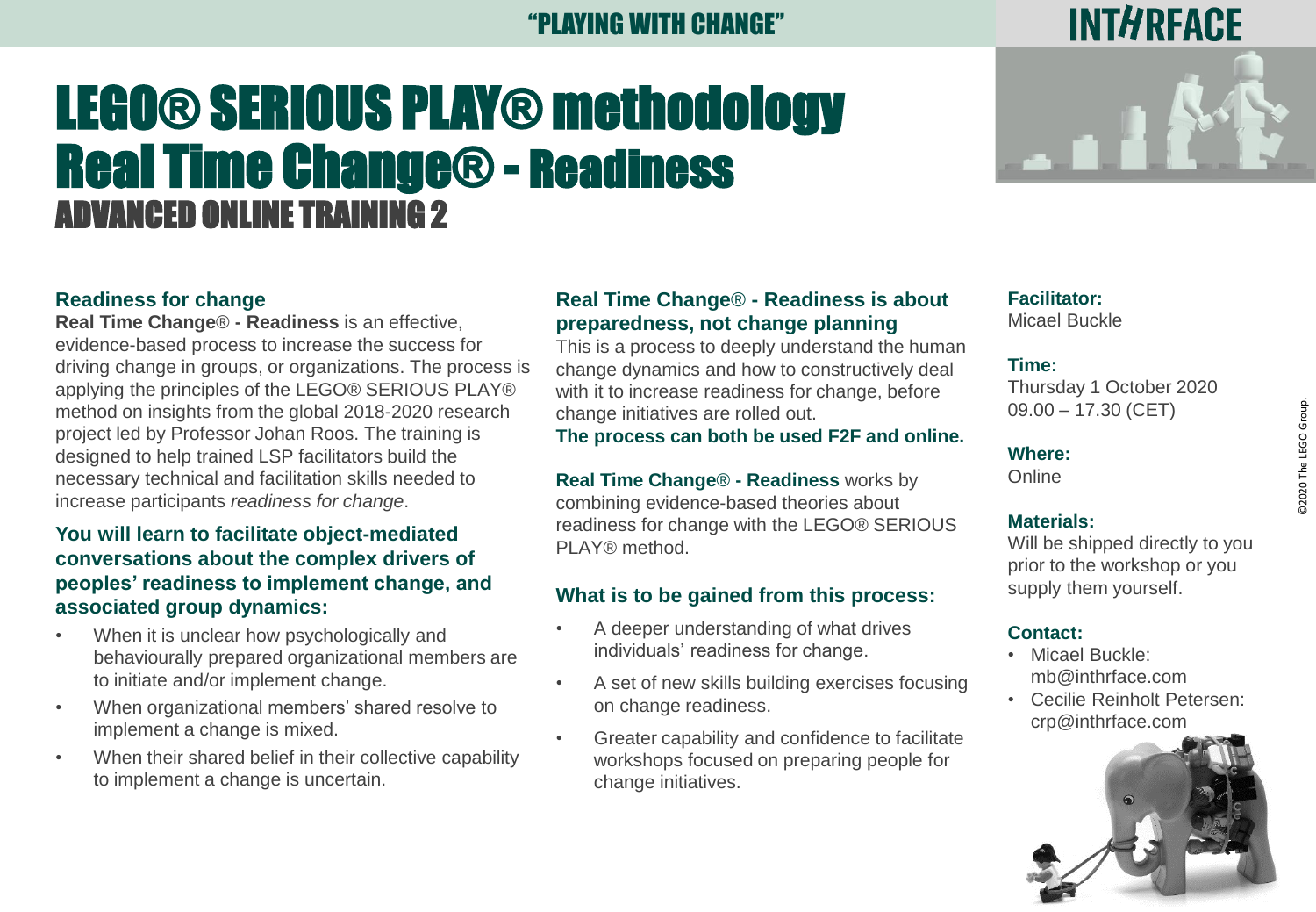# **Practicalities**

#### **Pricing:**

We have made a flexible price structure.

You, furthermore, got the opportunity to reduce the price considerably, if you can supply the needed materials yourself (buy locally or from your own stock).

You can find specifications of the needed materials on the next page. It should be noted that it is paramount that you meet all the specifications.

- Price for participating in the online conference **including materials**  (29 – 30 September 2020): DKK 3.250,00
- Price for participating in the online conference **not including materials** (29 – 30 September 2020): DKK 2.500,00
- Price for participating in the advanced online training 1 **including materials** (28 September 2020): DKK 5.000,00
- Price for participating in the advanced online training 1 **not including materials** (28 September 2020): DKK 4.000,00
- Price for participating in the advanced online training 2 **including materials** (1 October 2020): DKK 4.750,00
- Price for participating in the advanced online training 2 **not including materials** (1 October 2020): DKK 4.000,00
- Total price for participating in the advanced online training 1 (28 September 2020) and online conference **including materials**  (29 – 30 September 2020): DKK 8.000,00
- Total price for participating in the advanced online training 1 (28 September 2020) and online conference **not including materials** (29 – 30 September 2020): DKK 7.000,00
- Total price for participating in the advanced online training 2 (1 October 2020) and online conference **including materials** (29 – 30 September 2020): DKK 7.750,00
- Total price for participating in the advanced online training 2 (1 October 2020) and online conference **not including materials**  (29 – 30 September 2020): DKK 7.000,00
- D2020 The LEGO Group. ©2020 The LEGO Group.

**INTHRFACE** 

- Total price for participating in 2 days of advanced online trainings 1 & 2 (28 September & 1 October 2020) and online conference **including materials** (29 – 30 September 2020): DKK 12.000,00
- Total price for participating in 2 days of advanced online trainings 1 & 2 (28 September & 1 October 2020) and online conference **not including materials** (29 – 30 September 2020): DKK 11.000,00

All prices are stated exclusive 25% Danish VAT (VAT only applies for Danish residents or companies).